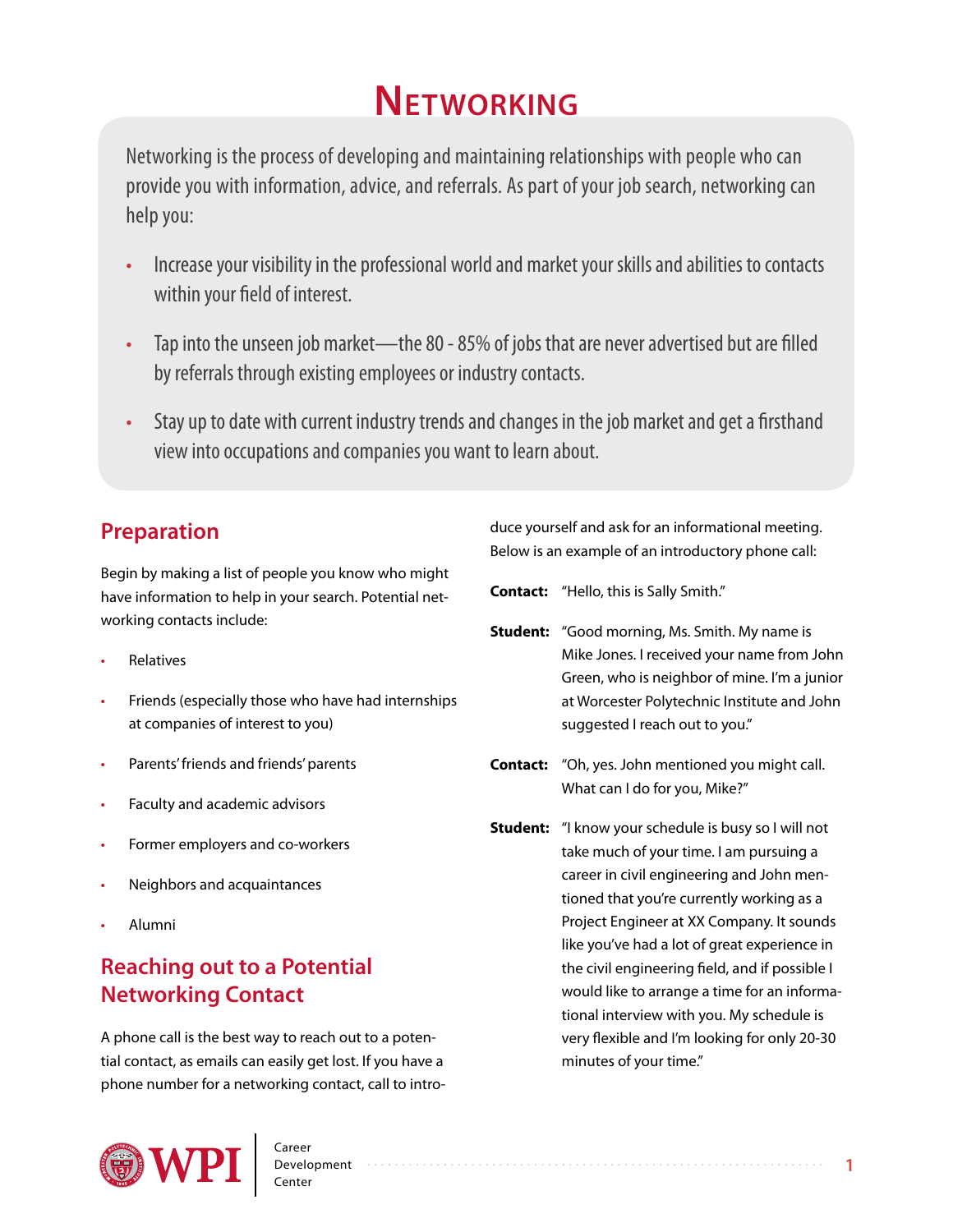- **Contact:** "Sure, I'd be happy to talk with you. My schedule is pretty full this week, but I have some time next Tuesday morning from 9-11 or Wednesday afternoon from 1-3. Does either of those times work well with you?"
- **Student:** "Yes, next Tuesday at 10 AM works great. Shall I just call you directly at that time?"
- **Contact:** "That would be great. I'll talk to you next Tuesday at 10 AM."
- **Student:** "Thank you so much, Ms. Smith. I'm looking forward to it. Have a great day!"

## **Reaching Out by Email**

If you do not have a phone number, email is the next best option. Below is a sample structure to help you draft an initial email asking for an informational discussion:

Good morning, my name is \_\_\_\_\_\_\_\_\_\_\_\_,

I am a senior at Worcester Polytechnic Institute and am graduating in May with a bachelor's of science in (field), and I'd love to find out more about working in\_\_\_\_\_\_\_\_\_\_\_\_ (industry, type of role, etc).

You have a broad background in  $\qquad \qquad$  (that industry, role , etc), and I'd love to talk with you about \_\_\_\_\_\_\_\_\_\_\_\_\_\_ (companies that would value my skills, strategies for getting into this industry, role, etc). Would you be willing to talk with me (or meet for coffee if the contact is local) sometime over the next week or two? When would be a convenient date and time for you?

## **Preparing for the meeting**

Do your research and prepare ahead of time before the networking discussion. Determine the objectives of the discussion, research the company and person, and prepare an agenda with questions to ask. Your questions should be thoughtful and specific, such as:

- Are there any industries, sectors, or roles that you think would best match my skill set? How do you recommend I position myself?
- What do you think are the most effective techniques for obtaining work in this field?
- What are the necessary skills and abilities for someone in this field, role, etc.?
- What do you like or dislike about your company?
- How did you get into this field?
- What do you like or dislike about the work that you do?
- What is the current demand for people in this field?
- Given your understanding of my skills and background, what barriers would I have to overcome to make a move into this field, industry, role, etc.?
- Are there particular companies or employers that might be good targets for me?
- Now that you understand my background and career goals, do you have any additional suggestions or advice for me?

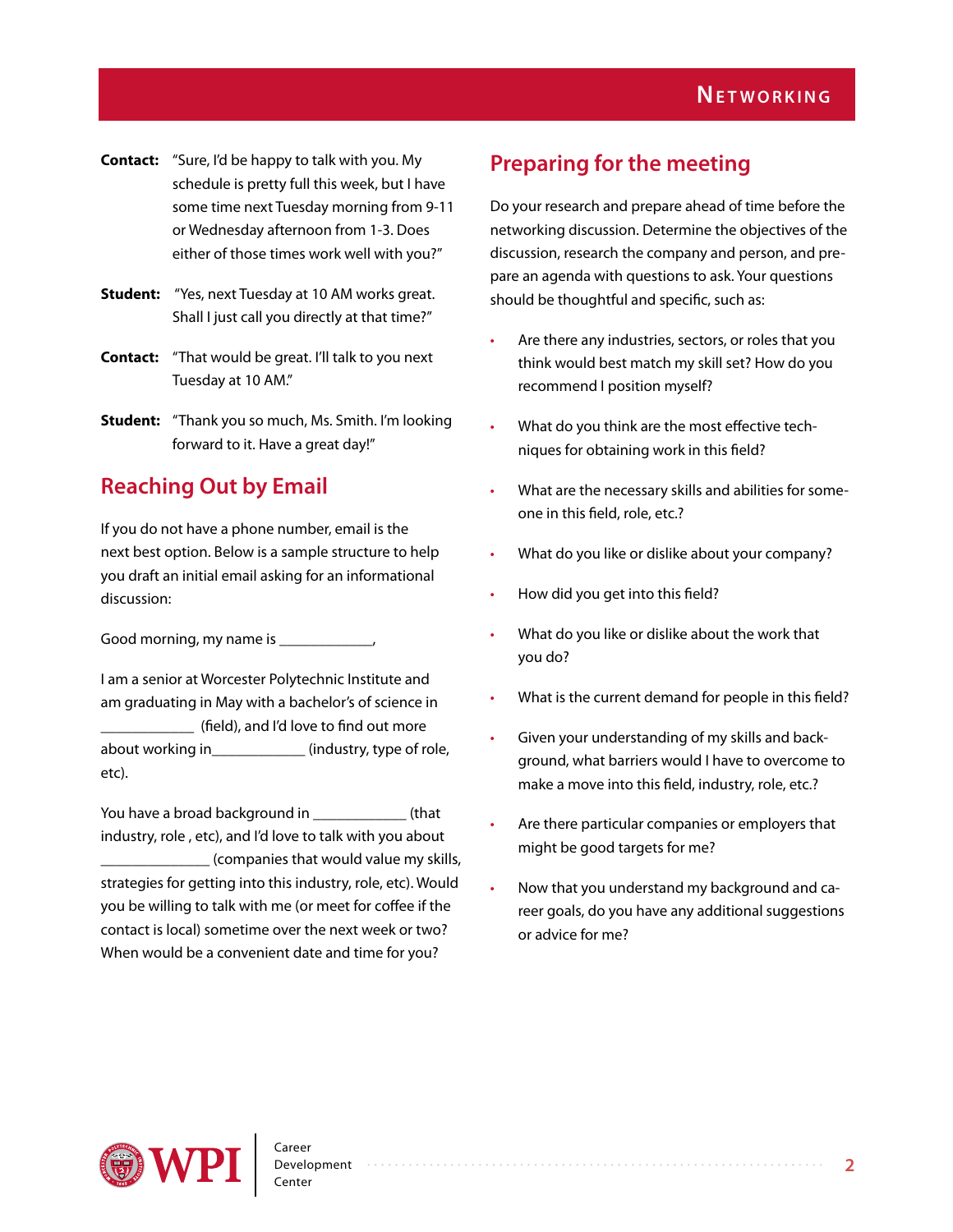# **Conducting the Meeting**

Begin the meeting by thanking the contact for taking the time to speak with you. Set the tone and clarify your purpose by stating your career goals and what you hope to gain from the discussion. Use your prepared questions to help drive the conversation.

Always be mindful of the time—if you find that you are exceeding the time agreed upon, check with the contact to ensure they are able to continue the discussion.

Close by thanking the contact again and discussing any next steps, if applicable. Ask if there is anyone else who they recommend you talk to. This is a great way to expand your network.

## **Follow Up**

Send a thank you note or email to the contact within two days of a discussion. Also check in with them from time to time to provide updates on your job progress, highlighting how they have helped, and to ask about any potential new opportunities they know about.

# **A Few Final Tips**

- Set networking goals. Know who you want to meet and what you want to find out from them.
- Build networking into your schedule. For example, set aside two hours per week to identify new contacts and follow-up with existing contacts.
- Don't get discouraged—be persistent, and remember that most opportunities are found through networking.
- Make developing a friendship with a contact your primary goal, instead of just focusing on getting a job.
- Join professional organizations to meet people in the industry you would like to enter.
- For more information, check out some of the networking books available in the CDC Career Resource Library, including:
	- *The Networking Survival Guide*, by Diane C. Darling
	- *Vault Guide to Schmoozing*, by Marcy Lerner, Ed Shen, Mark Oldman, Hussam Hamadeh, and Samer Hamadeh

## **Using LinkedIn to Enhance your Networking Strategy**

**[LinkedIn](https://www.linkedin.com)** is a professional networking tool. It allows you to create and build your online presence to better market yourself to potential employers and networking contacts. Be sure to post only professional facts on LinkedIn and avoid personal items.

## **Your LinkedIn Profile**

Make sure you have a complete and detailed LinkedIn profile. Recruiters use LinkedIn to identify potential job candidates and will compare profiles with job specifications. Always provide up-to-date, accurate information that helps you to stand out, including:

- **Contact Settings:** Post your email address. Review your public profile settings to ensure that you understand who can see what. Customize your public profile URL with your name.
- **Summary:** Write a brief paragraph outlining who you are and what key skills you have. For example, "Worcester Polytechnic Institute student graduating in May 2013 with a Bachelor of Science degree in Civil Engineering with a concentration in construction project management. I am able to effectively adhere to project deadlines and manage multiple streams of work."

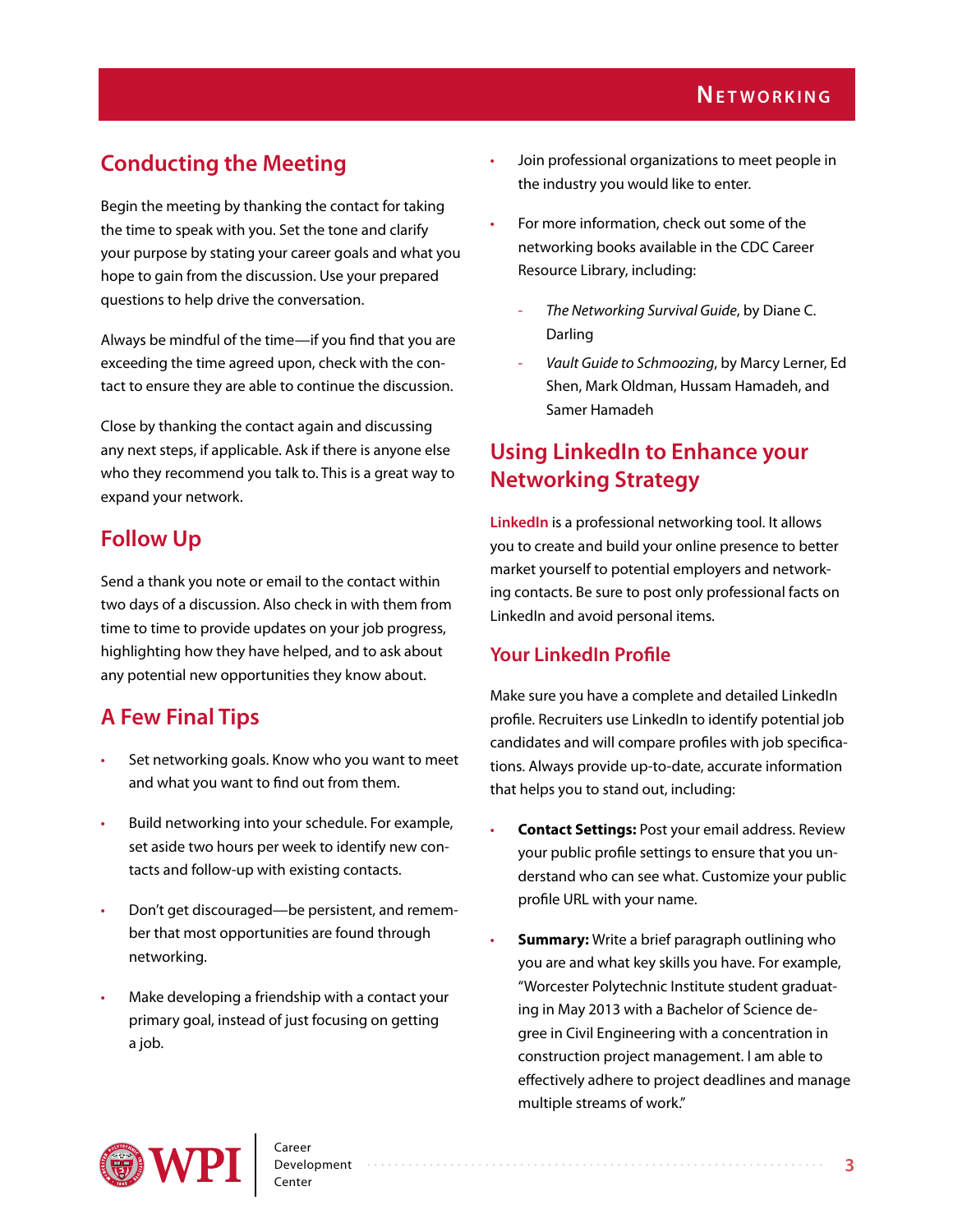- **Projects:** Use this section to highlight the projects on your resume, including:
	- Great Problems Seminar
	- Interactive Qualifying Project (IQP)
	- Class projects and labs
	- Major Qualifying Project (MQP)
- **Experience:** List key jobs and leadership and volunteer experiences. You can pull this information directly from your resume.
- **Skills & Expertise:** Add professional skills. This information should align with the Skills section of your resume. You can also add soft skills (ex., Communication or Project Management) and expertise within your major (Civil Engineering or Bioinformatics). Your contacts can choose to endorse one or many of your skills, which is visible on your profile.
- **Education:** Add Worcester Polytechnic Institute and the degree you are working towards.
- **Additional Information:** This section is optional. You can add interests or advice on how to best contact you. Focus on skills and experience—your profile should function as an online resume and should not include a lot of personal information.

Remember to update your profile regularly to keep your contacts informed of how you are doing.

## **Recommendations**

Recommendations are like references, and they matter to recruiters who are looking at you as a potential candidate. Try to get a few recommendations from people you have worked for or with in a job, project setting, or volunteer experience. You should also recommend others, as this is a great way to support your peers and get noticed by recruiters. When recruiters view your

peers' profiles, they can also see your recommendation and profile.

## **Connections**

The more connections you have, the more searchable you become, so add as many connections as you can. Try to get a minimum of 100 connections including colleagues, former co-workers, peers, and friends. Connect with your peers during class to ensure that your connections are relevant and timely.

Once you find someone who you want to connect with, click "Connect" under their name.

| Susan Smith            | Workforce Manager at Nestle<br>Greater Boston Area   Financial Services                             |  |
|------------------------|-----------------------------------------------------------------------------------------------------|--|
| Current."<br>revious : | Nestlé Waters North America<br>ADP, Mercer, Fidelity Investments<br>Worcester Polytechnic Institute |  |
| <b>Connect</b>         | Send InMail                                                                                         |  |

When adding connections, write a brief personal note asking to connect. Always personalize your connection requests.

| How do you know Susan ?                                                                                                                                                                                                                                                                                                                                                             |  |
|-------------------------------------------------------------------------------------------------------------------------------------------------------------------------------------------------------------------------------------------------------------------------------------------------------------------------------------------------------------------------------------|--|
| Colleague                                                                                                                                                                                                                                                                                                                                                                           |  |
| Classmate                                                                                                                                                                                                                                                                                                                                                                           |  |
| We've done business together                                                                                                                                                                                                                                                                                                                                                        |  |
| Friend                                                                                                                                                                                                                                                                                                                                                                              |  |
| Other                                                                                                                                                                                                                                                                                                                                                                               |  |
| I don't know Susan                                                                                                                                                                                                                                                                                                                                                                  |  |
| Include a personal note: (optional)                                                                                                                                                                                                                                                                                                                                                 |  |
| Hi Susan<br>We met at the CE Alumni dinner last week at WPI. I really enjoyed<br>taking with you about your career path since you gradutated from WPI.<br>I would love to talk with you further about any advice or guidance you<br>might have for me as a soon to be graduate. Do you have 15 or 20<br>minutes over the next few weeks when we might talk via phone?<br>Sincerely. |  |

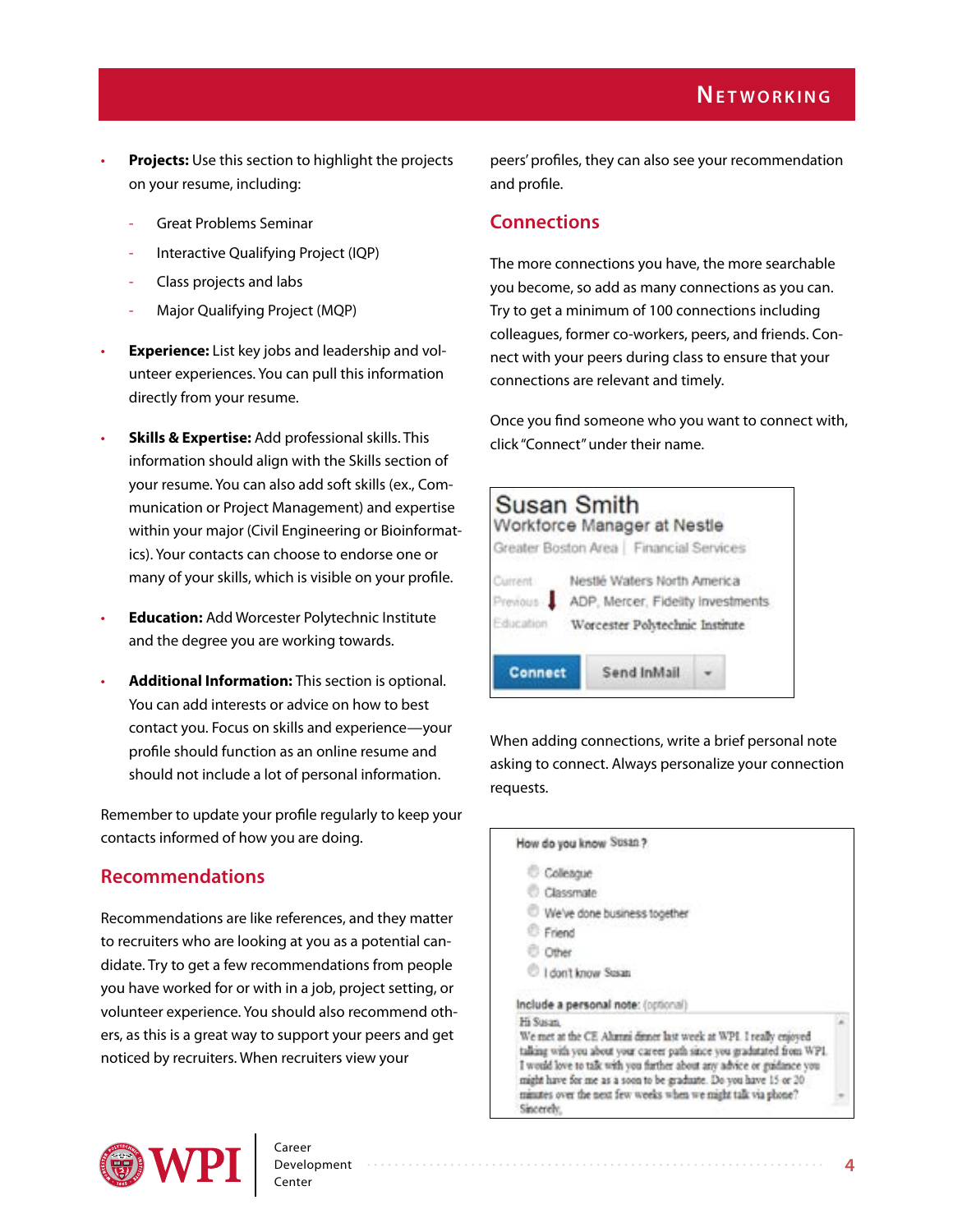## **Advanced People Search**

You can use the Advanced People Search to find WPI alumni in a company, industry, or role that interests you. Simply click "Advanced" next to the search bar at the top of the page. If you identify a good contact, you might consider reaching out to ask for an informational meeting.

|                         | Indiffusion . Advanced People Seattle . Retirement Seattle . Stand Searches' |                        |  |
|-------------------------|------------------------------------------------------------------------------|------------------------|--|
|                         |                                                                              |                        |  |
| <b>Viewt Name:</b>      |                                                                              |                        |  |
| <b>ALL BURN</b>         |                                                                              | <b>Compet</b><br>こうきょう |  |
|                         | Longitud in an im-                                                           |                        |  |
|                         | <b>Scient Stores</b>                                                         |                        |  |
| <b><i>Lock Code</i></b> |                                                                              |                        |  |
|                         | a<br>the SET time.                                                           |                        |  |
|                         | the contract of the contract of the contract of                              |                        |  |

#### **Groups**

Join groups that align with your areas of interest. These groups might include any of the following:

- Professional Associations
- Alumni
- **Major**
- Industry of Interest
- **Sports**
- Fraternity / Sorority
- Volunteer Interests
- WPI Career Development Center (Join the CDC group to receive timely updates regarding CDC and Employer events and articles, as well as advice on job search and LinkedIn topics.)

Once you join a group you can follow career discussions, post questions, and review job postings.

#### **Companies**

Click "Companies" under the "Careers" heading. Use the "Search Companies" tab to network into a company you are interested in. See if you are connected to anyone at that company (1st or 2nd degree), and reach out and ask for an informational meeting to learn more about the company and available opportunities.

| Search Companies                                                   | $\Box$         | Industry<br>All Industries<br>information Technology and                 | a            |
|--------------------------------------------------------------------|----------------|--------------------------------------------------------------------------|--------------|
| Refine By                                                          | <b>Hinnail</b> | Services (151383)                                                        |              |
| Location<br>Headquarters Only                                      | €              | <b>Uarkeling and Advertising</b><br>(104088)<br>Internet (69883).        |              |
| All Locations<br>United States (585308)<br>United Kingdom (130058) |                | Management Consulting (68830)<br>Computer Sertware (65339)<br>Show more. |              |
| Netherlands (87733)<br>Canada (59333)                              |                | Enter industry name                                                      |              |
| Greater New York City Area<br>(52657)                              |                | Relationship                                                             | $\left($ a   |
| Show more                                                          |                | Company Size                                                             | (4)          |
| Enter location name                                                |                | <b>Number of Followers</b>                                               |              |
| <b>Job Opportunities</b><br>Hiring on Linkedin (10094)             |                | Fortune                                                                  | $\mathbb{R}$ |